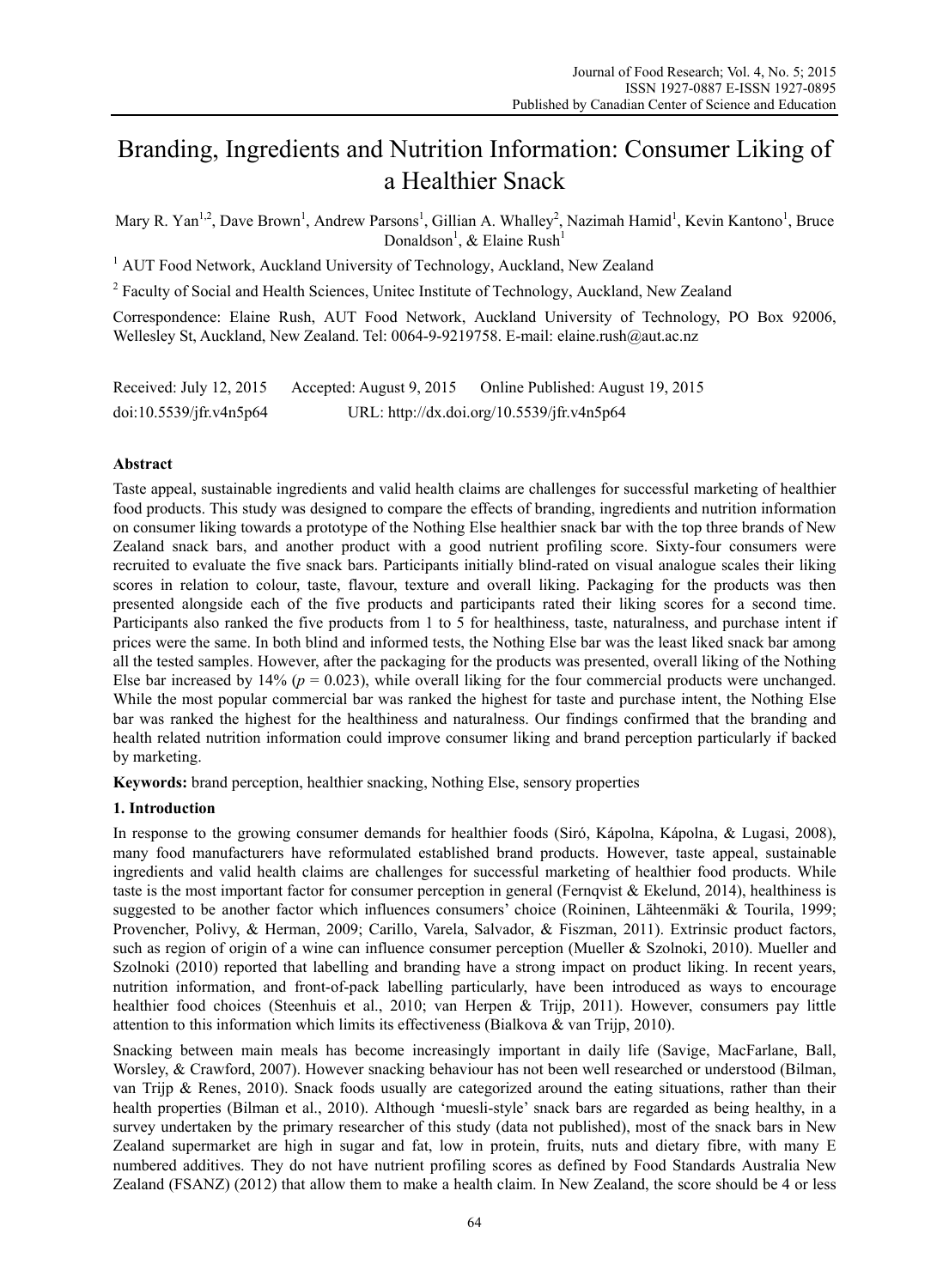but in the survey we found that scores ranged from 6 to 22.

The Nothing Else, a brand created at Auckland University of Technology, New Zealand (Brown et al., 2015), was introduced in 2010 with the intent to promote sustainable consumption. Since 2013, the Nothing Else healthier snack bar has been developed, and the resultant almonds and dates bar was the third product of the Nothing Else brand. The Nothing Else bar uses eight perceived natural ingredients, is high in fibre and low in sodium according to FSANZ (2012), and has a low glycaemic index of 52 (data not published). An informal sensory trial showed that potential consumers found the taste, healthiness and natural ingredients as favourable features of the bar (Brown et al., 2015).

This study aimed to investigate the effects of branding, ingredients and nutrition information on sensory acceptability/liking of the Nothing Else snack bar, compared to top snack bars brands in New Zealand. The secondary aim was to investigate the relative importance of healthiness, taste, naturalness of foods to consumers. The main hypothesis was that branding, ingredients and nutrition information would influence consumer liking.

## **2. Method**

#### *2.1 Experimental approach*

Sensory evaluation (Lawless & Heymann, 2010) describes procedures in food manufacturing and technology to determine the acceptability and consumer responses towards the quality of new food products. Direct consumer testing is where sensory information is collected directly from individuals without formal training in sensory evaluation. The test enables manufacturers to predict likely market behaviour (Giacalone, Bredie, & Frøst, 2012). In addition, consumer opinions can be incorporated as part of the refinement and optimal design of food products (Lawless & Heymann, 2010). Consumers rate their liking for various attributes of a given food product on a defined scale (Schutz, 1999; Lawless & Heymann, 2010). A scaling method with low inter-individual variability will allow more sensitive tests and thus a lower risk of missing a true difference (Lawless & Heymann, 2010). Unstructured horizontal line scaling with only the endpoints marked with short line segments was adopted for the current study because the visual analogue scale allows consumers choice to be more continuous and therefore less limited.

## *2.2 Participants*

Sixty-four participants (Table 1) were recruited for the present study. Participants were comprised of staff members and students from two tertiary education institutes in Auckland, New Zealand. The demographic of this population meant that about half the participants were of Asian origin (Table 1). Eligibility criteria required that participants were 18 years or older, consumed snack bars at least once a week, and had no known allergies to food ingredients including nuts, gluten, egg, and milk. The sample size to measure the degree of liking of consumers by the use of visual analogue scales (VAS) was determined from the usual requirement for fifty or more untrained persons (Lawless & Heymann, 2010; Sensory analysis, 2014). The effective sample size, nevertheless, was based on what is seen during the course of the study (Cohen, 1988). Ethics approval for this study was provided by Auckland University of Technology Ethics Committee (Reference no. 13/184).

| __        |       |              |               |  |  |
|-----------|-------|--------------|---------------|--|--|
|           | Total | Age          | Age           |  |  |
|           |       | 20 to 29 yrs | $\geq$ 30 yrs |  |  |
| Gender    |       |              |               |  |  |
| Men       | 23    | 13           | 10            |  |  |
| Women     | 41    | 28<br>13     |               |  |  |
| Ethnicity |       |              |               |  |  |
| Asian     | 38    | 31           | 7             |  |  |
| Non-Asian | 26    | 10           | 16            |  |  |
|           |       |              |               |  |  |

|  | Table 1. Demographic characteristics of the 64 participants |  |
|--|-------------------------------------------------------------|--|
|  |                                                             |  |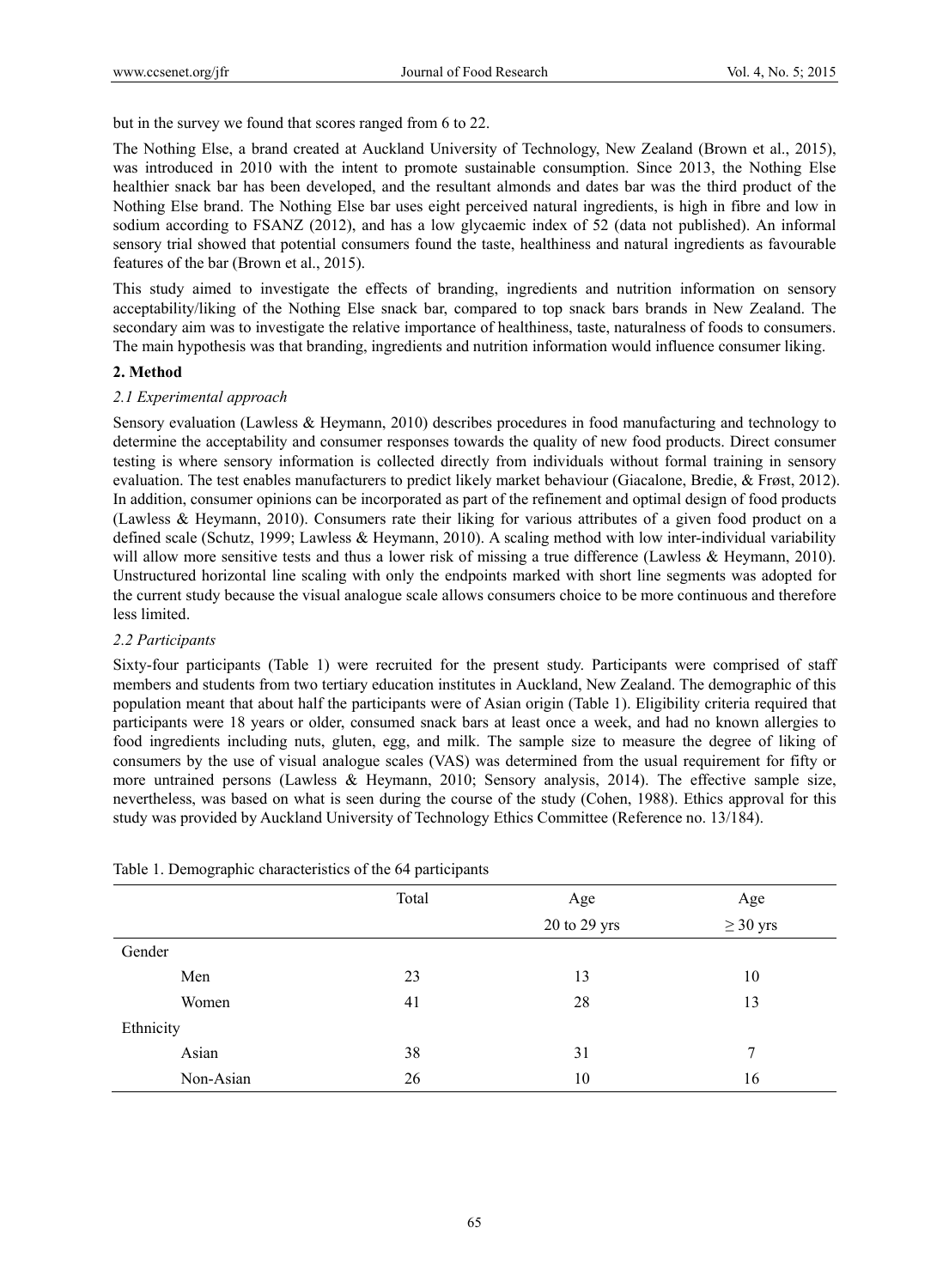# *2.3 Sample Preparation for Sensory Analysis*

The Nothing Else prototype bar was prepared in the food laboratory in School of Applied Science, AUT University. Four commercial products included the three top New Zealand brands of snack bars (45% of the market share, Euromonitor International, 2012), and another product that was similar in nutrition profiling score to the Nothing Else bar (Table 2). All commercial products were purchased from local supermarkets in Auckland, New Zealand.

Snack bars were cut into a 2 x 2 cm<sup>2</sup> pieces and were presented to the consumers at room temperature (20 °C) on white, covered food grade plastic containers under white light. The samples were identified by individual three digit codes, which were randomized, and counter balanced to order of presentation using a Latin square design (Macfie, Bratchell, Greenhoff, & Vallis, 1989) to reduce participant and researcher bias.

| Code           | <b>Brand</b> | Market share <sup>1</sup> , MAT <sup>2</sup> to $(\% )$ | Nutrient profiling score <sup>3</sup> |
|----------------|--------------|---------------------------------------------------------|---------------------------------------|
| B <sub>1</sub> | Brand 1      | 15.9                                                    |                                       |
| B <sub>2</sub> | Brand 2      | 15.9                                                    | 12                                    |
| B3             | Brand 3      | 14.7                                                    | 15                                    |
| B4             | Brand 4      |                                                         |                                       |
| NΕ             | Nothing Else |                                                         | $\blacksquare$                        |

Table 2. Samples for consumer liking testing

<sup>1</sup>Ranked in order of sales value in NZ in 2012 (Euromonitor International, 2012)

<sup>2</sup>MAT: moving annual total

<sup>3</sup>Derived from nutrient profiling model (FSANZ, 2012). A food with a score  $> 4$  is unable to make health claims.

# *2.4 Experimental Protocol*

Participants were asked to attend test sessions at least two hours after breakfast in the morning. Each participant was seated at a table separated by partitions to ensure they did not interact or influence other participants. After reading the study information and asking any questions, participants were asked to sign the consent form before the testing started.

A three stage evaluation procedure was applied: a) sensory evaluation in a blind condition; b) sensory evaluation with the knowledge of branding, ingredients and nutrition information; c) ranking of the importance of healthiness, taste, and naturalness to consumers.

In the first stage blind condition, the Nothing Else prototype was presented twice to measure the reliability of participants. Each participant tasted six samples in a blind condition and evaluated his or her liking in relation to colour, taste, flavour, texture, and overall liking on five 100 mm unstructured line scales anchored at dislike extremely (left end) and like extremely (right end) (Figure 1). Participants were asked to rinse their mouth with water between tasting each sample.

In the informed condition, five samples were presented to participants together with the actual front and back pack labels showing the brand, the name of the bar, all the ingredients and nutrition information. For all products, the labels and nutrition panels were colour printed and presented in the same format. Each participant tasted the five samples and evaluated his or her liking in relation to colour, taste, flavour, texture, and overall liking again on five unstructured line scales. When participants completed this, they were additionally asked to rank the perceived healthiness, taste, and naturalness and purchase intent each from 1 to 5, with 1 being the lowest and 5 being the highest ranking if prices were the same for the snack bars. Participants were also asked to state the importance of healthiness, taste and naturalness from 1 to 5, with 1 being not important and 5 being very important.

| Extremely Dislike                                                                                            | Extremely Like |  |
|--------------------------------------------------------------------------------------------------------------|----------------|--|
|                                                                                                              |                |  |
| Figure 1. Line scaling for measuring consumer liking/disliking in relation to sensory attributes on a 100 mm |                |  |
| visual analogue scale (VAS)                                                                                  |                |  |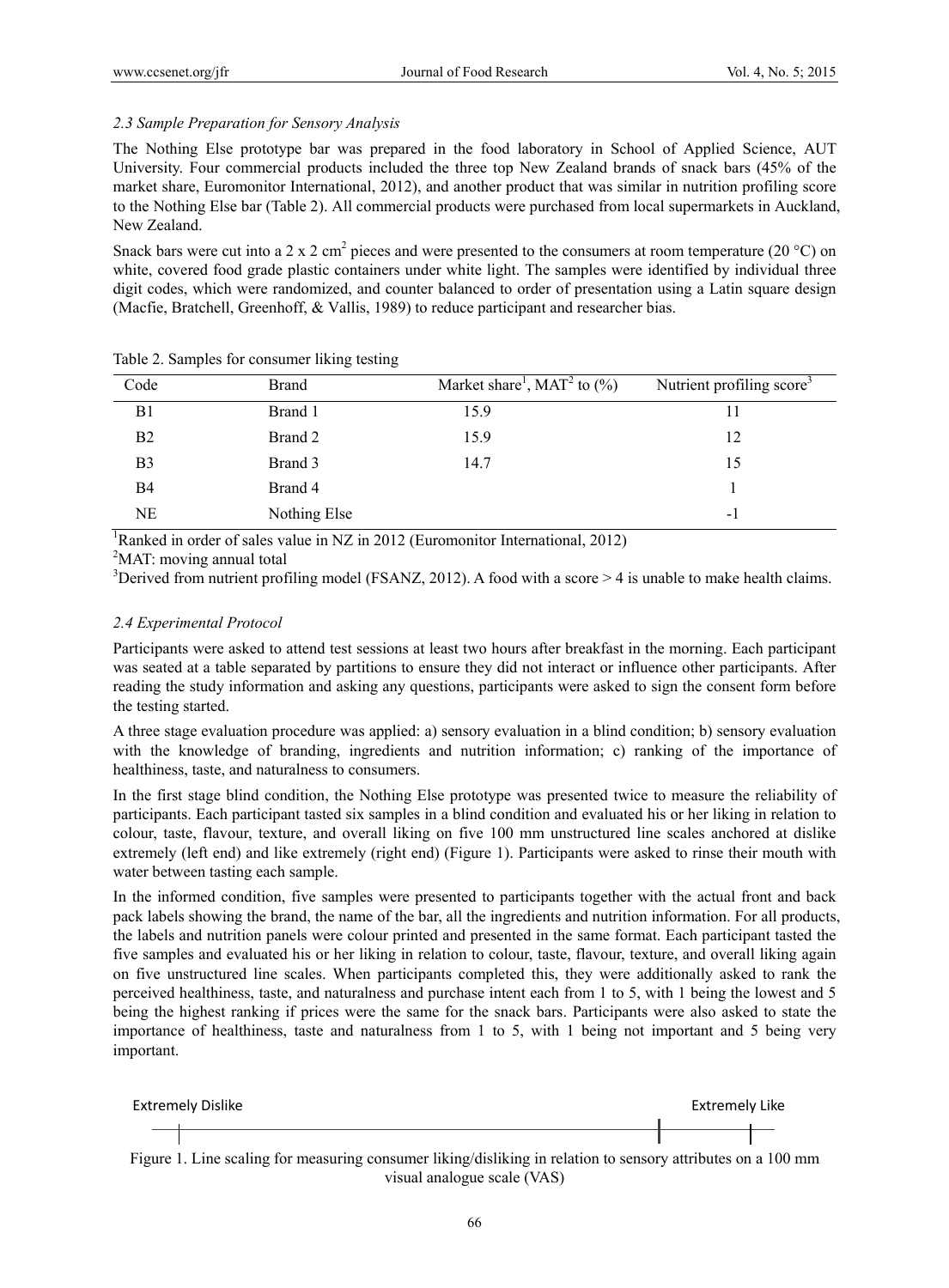# *2.4 Data Analysis*

Distance data, to the nearest mm, were measured with a digital calliper (Warrior, Canada) from the left hand anchor point. To compare the repeat measures of the Nothing Else bar, two tailed paired *t*-test was used. The mean value of the replicate tests for each attribute of the Nothing Else bar was used in the comparison with the four commercial bars. Separately for blind and informed tests means of hedonic liking on 5 sensory attributes (overall liking, colour, taste, flavour, and texture) were calculated and statistically tested using one-way analysis of variance (ANOVA) to determine if a statistical difference existed at  $p < 0.05$ . Tukey's post-hoc test was then used to identify which specific means were significantly different. Friedman test was carried out for rank sum total (sum total of ranking each of all participants) data on perceived healthiness, taste, naturalness, and purchase intent. Multiple pairwise comparisons with the Bonferroni correction were carried out in order to identify statistical separation among the sum ranking total. The effects of age and ethnicity on liking were analysed using two-way ANOVA. The univariate analysis in this study was carried out using SPSS version 14.0.1, 2005 (SPSS Inc., Chicago, Ill.). Multivariate analysis in this study was carried out using XLSTAT version 2013.4.08 (Addinsoft, USA).

## **3. Results**

When the Nothing Else bar was presented to the 64 participants as two of six randomised samples in a blind test, there was no meaningful difference between the mean values of liking for the 5 sensory attributes. For instance, there was only, on average, a 0.5 mm difference for a mean score of 34 mm out of 100 mm for overall liking (Table 3). However, across all 5 sensory attributes, the standard deviations of the paired differences were large (mean difference  $\leq 1.0$ , SD 15 to 21).

The Nothing Else bar had meaningfully lower scores compared with all four commercial snack bars across all 5 sensory attributes for both blind and informed tests with the 64 subjects (Table 3). The four commercial bars were rated by the participants in the same order of liking as the value of commercial sales (Table 2). The rating scores of Brand 1 were similar to that of Brand 2, but were meaningfully different to Brand 3 and Brand 4, across all 5 sensory attributes for both blind and informed tests (Table 3).

In the blind test, the Nothing Else bar was consistently and significantly  $(p < 0.0001)$  the least overall liked of all other bars. Brand 1 was overall liked more than all the other bars. Brand 2 was liked more than both of Brand 3 and Brand 4. There was however no difference in overall liking between Brand 3 and Brand 4. The Nothing Else bar was rated lower for taste than all other brands except for Brand 4.

| Product         | $NE^*$                  | B1                         | B <sub>2</sub>             | B <sub>3</sub>                             | <b>B4</b>                  |                    |
|-----------------|-------------------------|----------------------------|----------------------------|--------------------------------------------|----------------------------|--------------------|
| Attribute (mm)  |                         |                            | Mean (SE)                  |                                            |                            | $\ddagger p$ value |
| <b>Blind</b>    |                         |                            |                            |                                            |                            |                    |
| Overall liking  | 34.3(2.52)              | $73.0^a(2.07)$             | $62.1^{a,b}$ (2.56)        | $52.2^{a,b,c}$ (2.93)                      | $49.6^{\text{a,c}}$ (2.77) | ${}_{0.0001}$      |
| Colour          | 38.2(2.36)              | $73.6^a(1.86)$             | $63.1^{a,b}$ (2.47)        | $46.3^{a,b,c}$ (2.60)                      | $47.8^{a,c}$ (2.59)        | ${}< 0.0001$       |
| Taste           | 32.2(2.49)              | $72.6^{\mathrm{a}}$ (2.09) | $61.7^{a,b}$ (2.80)        | $52.8^{a,b,c}$ (3.22)                      | 49.0 <sup>a,c</sup> (3.12) | ${}< 0.0001$       |
| Flavour         | 33.6(2.78)              | $73.3^{\circ}$ (2.06)      | $64.1^{a,b}$ (2.70)        | $54.3^{a,b,c}$ (3.10)                      | 49.8 <sup>a,c</sup> (3.13) | ${}< 0.0001$       |
| Texture         | 33.8(2.62)              | $70.8^a(2.06)$             | $64.1^{a,b}$ (2.79)        | $51.3^{a,b,c}$ (2.99)                      | $50.0^{a,c}$ (3.32)        | ${}< 0.0001$       |
| <b>Informed</b> |                         |                            |                            |                                            |                            |                    |
| Overall liking  | $39.0^{\dagger}$ (2.89) | $71.0^a(2.25)$             | $60.0^{a,b}$ (2.62)        | $52.5^{\text{a},\text{b},\text{c}}$ (2.79) | $52.0^{a,c}$ (2.97)        | ${}< 0.0001$       |
| Colour          | 38.9(3.01)              | $71.1^a(2.23)$             | $60.1^{a,b}$ (2.62)        | $52.5^{\text{a},\text{b},\text{c}}$ (2.79) | $48.5^{\text{a,c}}$ (2.66) | ${}< 0.0001$       |
| Taste           | $36.8^{\dagger}$ (2.87) | $70.9^{\rm a}$ (2.25)      | 59.6 <sup>a,b</sup> (2.80) | $52.8^{a,b,c}$ (2.88)                      | 49.5 <sup>a,c</sup> (3.12) | ${}< 0.0001$       |
| Flavour         | 37.0(2.93)              | $72.5^{\mathrm{a}}$ (2.00) | $60.2^{a,b}$ (2.74)        | 53.4a,b,c $(2.83)$                         | $50.3^{a,c}$ (3.17)        | ${}< 0.0001$       |
| Texture         | 35.3(2.85)              | $71.2^a(2.18)$             | $61.1^{a,b}$ (2.73)        | $50.4^{\text{a},\text{b},\text{c}}$ (3.01) | 48.3 <sup>a,c</sup> (3.36) | ${}< 0.0001$       |

Table 3. Sensory attribute ratings obtained from blind and informed consumer tests ( $n = 64$ ), comparing the Nothing Else bar with four commercial products

NE, Nothing Else bar; B1 to B4, four commercial products; \*In blind test, the NE values are the mean values of the replicate tests; ‡ ANOVA.

Within the same row, <sup>a</sup>Mean value was significantly different to NE ( $p < 0.05$ ); <sup>b</sup>Mean value was significantly different to B1 ( $p < 0.05$ ); <sup>o</sup>Mean value was significantly different to B2 ( $p < 0.05$ ).

<sup>†</sup>Different to blind test ( $p = 0.023$ , 0.042 for overall liking, taste, respectively).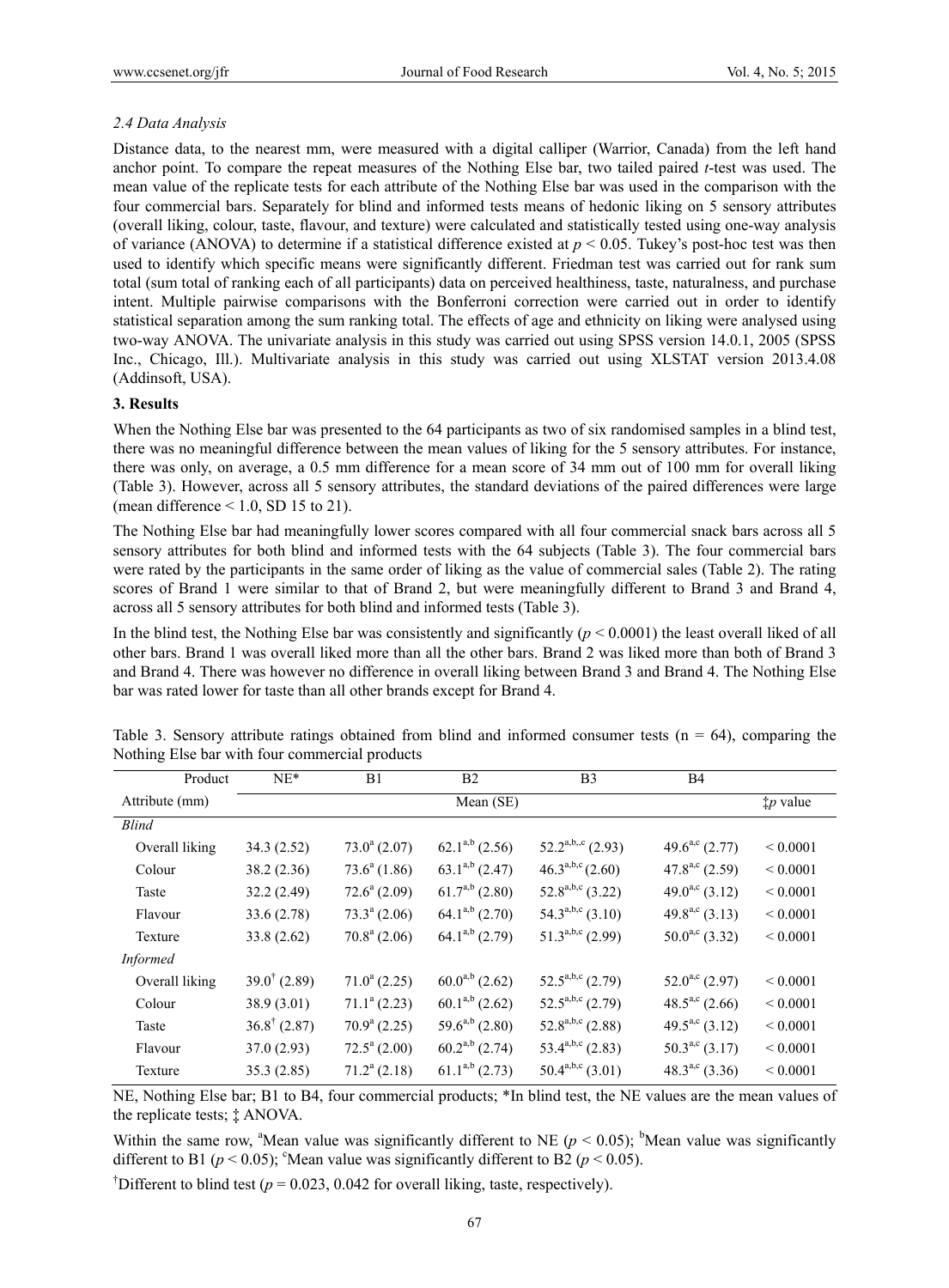After the packaging and branding for the bars were presented alongside the samples for testing in the informed test, the overall liking of the Nothing Else bar remained the lowest but increased by 5 percentage points from 34 to 39, showing a 14% improvement  $(p = 0.023)$  compared to the blind test. The taste score of the Nothing Else bar increased by 4.6 percentage points from 32.2 to 36.8% (*p* = 0.042). However, overall liking and taste scores for all the other bars did not change with packaging and brand knowledge.

When participants were asked to rank the five bars on healthiness, taste, naturalness, and purchase intent provided that prices were the same for all brands, Brand 1 was ranked the highest for both taste and purchase intent, while the Nothing Else bar was ranked the lowest (Table 4). Conversely the Nothing Else bar was ranked the highest for both naturalness and healthiness while Brand 1 was rated the lowest. The healthiness and naturalness rank sum total of the Nothing Else and Brand 4 were similar, and were significantly higher than those of the top three brands (B1, B2 and B3). When taste and purchase intent scores were compared, the rank sum total for Brand 1 was much higher than that for all other bars which were not different to each other.

Of the perceptions of importance of healthiness, taste and naturalness to consumers, taste was considered the most important, followed by healthiness, and then naturalness. However, there was no meaningful difference in importance of these three perceptions when the mean rankings were compared (3.9, 3.6 and 3.3, respectively).

Table 4. Rank sum total of healthiness, taste, naturalness, and purchase intent for five products from informed test ( $n = 64$ )

|                    | Product | NE  | B1               | B2            | B <sub>3</sub>   | B4  |  |
|--------------------|---------|-----|------------------|---------------|------------------|-----|--|
| Perception         |         |     |                  |               |                  |     |  |
| Taste              |         | 161 | 251 <sup>a</sup> | 197           | 188              | 168 |  |
| Healthiness        |         | 242 | $136^a$          | $142^a$       | 191 <sup>a</sup> | 234 |  |
| <b>Naturalness</b> |         | 253 | $137^{\circ}$    | $146^{\circ}$ | $185^{\circ}$    | 208 |  |
| Purchase intent    |         | 166 | $222^a$          | 181           | 182              | 178 |  |
|                    |         |     |                  |               |                  |     |  |

NE, Nothing Else; B1 to B4, four commercial products. Each perception was ranked from 1 (lowest) to 5 (highest). Within the same row, <sup>a</sup>Rank sum total was significantly different to others at  $p < 0.05$  (Friedman test post hoc).

There were no meaningful differences based on age, gender and ethnicity of participants on either the blind or the informed test. However, when the tests of between-subjects effects were performed, differences were found (Table 5). The informed overall liking scores increased significantly with the older age group ( $p = 0.019$ ), the male participants ( $p = 0.014$ ), and non-Asian ethnic group ( $p = 0.011$ ), in comparison with blind overall liking scores.

Of the perceptions of importance of healthiness, taste and naturalness to consumers, taste was considered more important than healthiness and naturalness for all age, gender, and ethnic groups.

| Characteristics  | Overall liking (mm) | <i>p</i> value |       |
|------------------|---------------------|----------------|-------|
|                  | Mean (SE)           |                |       |
|                  | Blind               | Informed       |       |
| $20$ to $29$ yrs | 35.1(3.18)          | 38.6 (3.64)    | 0.524 |
| $\geq 30$ yrs    | 33.7(4.25)          | 39.7 (4.87)    | 0.019 |
| Men              | 30.3(4.11)          | 37.3 (4.82)    | 0.014 |
| Women            | 37.0(3.14)          | 39.9 (3.64)    | 0.305 |
| Asian            | 31.9(3.26)          | 33.9(3.65)     | 0.127 |
| Non-Asian        | 38.5 (3.94)         | 46.4(4.41)     | 0.011 |

Table 5. The effects of impact factors (age, gender and ethnicity) with 64 participants on overall liking scores of the Nothing Else bar in blind and informed tests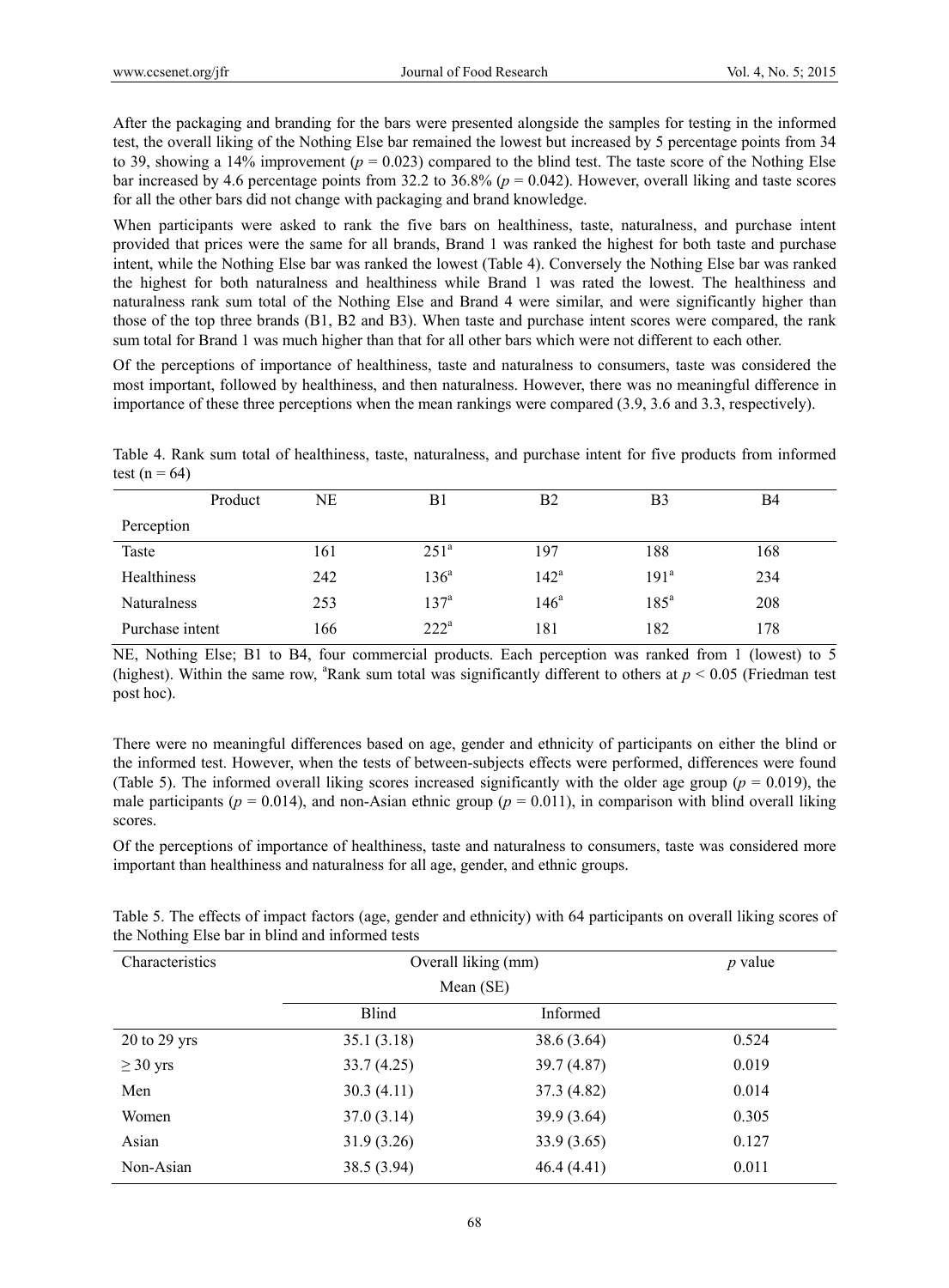## **4. Discussion**

The Nothing Else snack prototype was least overall liked in comparison to the four commercial snack products, which was not surprising in view of its nutritional profile that was markedly different from the other bars, particularly in fibre content. Also the prototype was developed with low sugar and low fat contents to achieve a good nutrient profiling score (FSANZ, 2012). Both sugar and fat are perceived as mouthfeel enhancers and flavour carriers and were high in the top three commercial bars. Brand 1 had the highest fat content (31.6g per 100g) compared to all other samples and Brand 3 had the highest sugar content (35.8g per 100g). The Nothing Else bar had less fat content (17g per 100g) and the least sugar content (20g per 100g, Appendix). Sugar and fat are known to influence consumers' acceptance and liking of a food product. Drewnoski (1989) demonstrated that consumers have developed sensory preferences for fat and sugar compared to other macronutrients both in their adolescence and adult life. Studies on ice cream also revealed that higher sugar and fat contents were correlated with consumers' acceptance (Guinard, Zoumas-Morse, Panyam, & Kilara, 1996; Guinard et al., 1997).

Branding and packaging of a food has an influential effect on consumer perception and has become an increasingly important factor in the food marketing system. Consumer trust and loyalty enhance consumer perceived value of a food product (Kapferer, 2004). However, which part of brand generates consumers' beliefs is not fully clear (Fernqvist & Ekelund, 2014). While healthiness is important, the taste of a food still remains a higher priority for consumers: consumers purchase intent is mainly influenced by taste and price. For health conscious consumers, nutrition and health claims have positive effects on the hedonic rating (Villegas, Carbonell & Costtell, 2008; Carillo, Varela, & Fiszman, 2012). In general, older consumers are more concerned about health than younger consumers (Roininen et al., 1999). Azzurra and Paola (2009) reported that mature people aged ≥ 35 years with higher level of education were particularly interested in health-related features of nutrition and foods. However in some studies, no association between health interest and consciousness and the hedonic ratings has been demonstrated (Fernqvist & Ekelund, 2014). Although interindividual variation in responses was high, there is some evidence that age and ethnicity of participants influenced liking in this study. Non-Asian and older participants liked the Nothing Else prototype more than Asian and younger participants.

The findings of this study illustrate the relative effects of branding and nutrition information on informed liking of the Nothing Else snack prototype. In the present study, the presence of branding did not improve the ratings of consumer liking for the four commercial snack products. There is insufficient evidence that branding of the commercial products had positive effects on liking where the overt listing, front-of pack, of all the ingredients on and health related information were associated with improved overall liking of the Nothing Else bar. The Nothing Else bar uses eight ingredients that are perceived as natural. Furthermore, it presented the general health parameters such as a low glycaemic index, a good fibre content, and a low sodium content (Brown et al., 2015).

The main limitation of the current relatively small study was that the design of this analysis was unbalanced by age and ethnic groups. Furthermore, the participants were a convenience sample and not representative of the population. Two thirds of the participants were relatively young, aged 20 to 29 years. Also almost two thirds of the study population were Asian. A comparison between different age groups found that the older age group ( $\geq$ 30 years) scored the sensory attributes of the Nothing Else bar higher and the most popular brand lower than that of the younger age group (20 to 29 years- data not shown). In addition, 'muesli-style' snack bars are not common snacks for Asian people who tended to rate the bars lower than Non-Asian people. We propose that this might be due to food neophobia (unfamiliarity to food) of muesli and oat-based products among the Asian population. A study undertaken by Chung et al. (2012) demonstrated the differences in liking for Korean-style salad dressings and beverages between USA and Korean consumers living in North American in relation to context and cultural factors. They concluded that non-Korean consumers showed food neophobia contributing to the disliking of Korean style salad dressing. Furthermore, the Nothing Else brand was new to most participants but familiarity of participants with the other established brands could have affected the scores of the informed test. Therefore, sensory trial participants should be purposively selected in a more rigorous way. Future work is required to understand the magnitude of the effects of branding in the target group of consumers.

The hypothesis that branding and health information would improve consumer liking was confirmed in this study. Although the mean liking score of each sensory attribute of the Nothing Else bar was different than that of the four commercial products, there was a meaningful improvement in consumer overall liking of the Nothing Else snack prototype when branding and nutrition information were associated with the product. Future trials need to look at intra-individual variability in response to the effect of repeated exposure to a food as a one-off taste trial does not predict how consumers may adapt and like a product more with repeated exposure (Stein, Nagai, Nakagawab, & Beauchamp, 2003), as shown in our sales trial (Brown et al., 2015).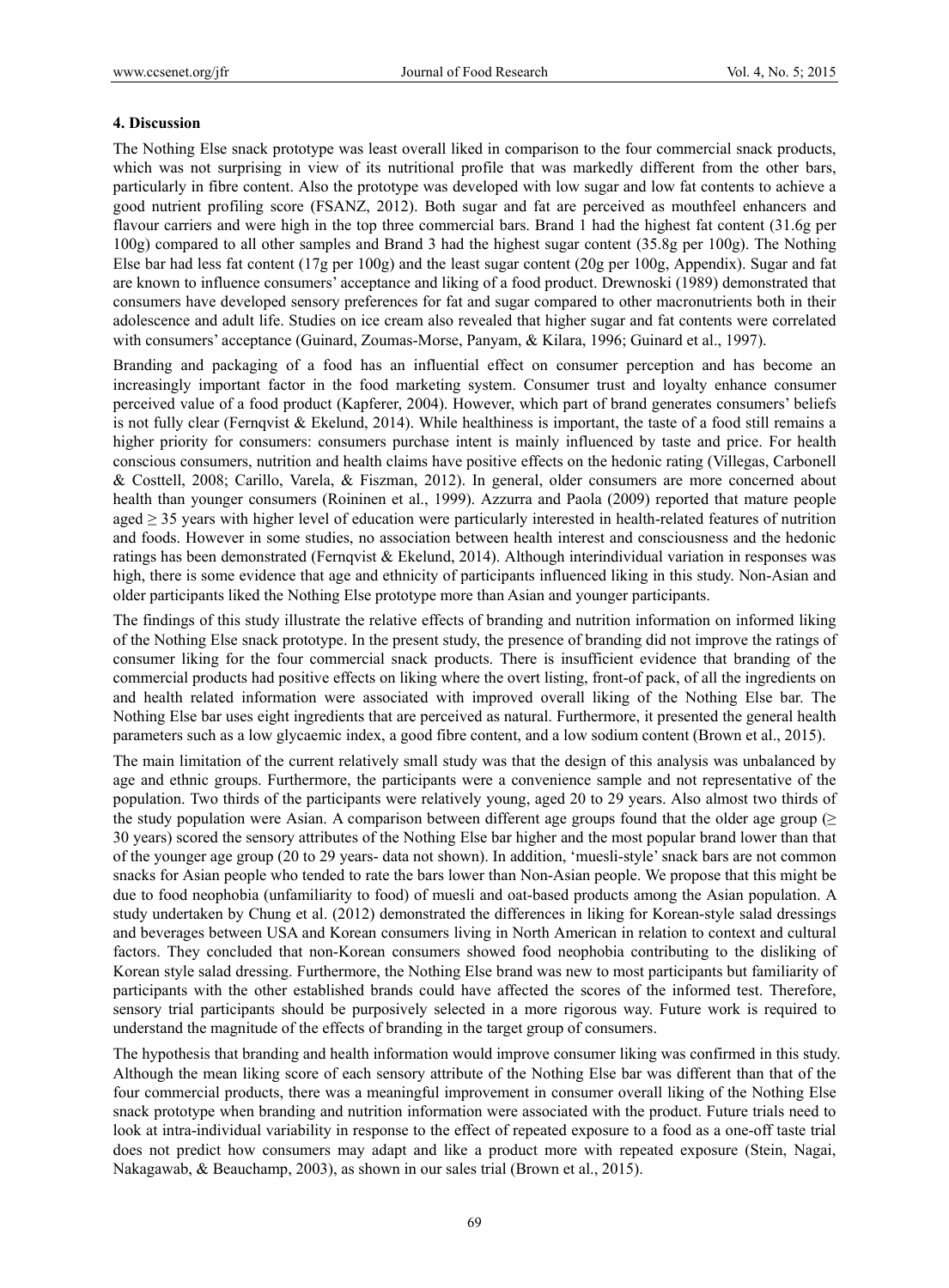#### **5. Conclusion**

This study has produced evidence that a healthier snack bar with clear front-of-pack labelling listing all the ingredients 'Nothing Else' was overall liked more than in the blind condition when the packaging was shown to consumers. This was not the case for other four commercial snack products. Our findings confirmed that the branding and health related nutrition information could improve consumer liking and brand perception particularly if backed by marketing.

# **Acknowledgments**

The authors wish to sincerely thank Peter Tan, the director of AB Foods Ltd., Auckland, who provided funding and facilities for the development of the Nothing Else snack bar. Thanks to Dr Owen Young, Professor of Food Science at AUT, for valuable advice. We also wish to thank the laboratory staff in the School of Applied Science, AUT University for their technical assistance and support.

#### **References**

- Azzurra, A., & Paola, P. (2009). *Consumers' behaviours and attitudes toward healthy food products: The case of Organic and Functional foods.* Paper prepared for presentation at the 113<sup>th</sup> EAAE Seminar "A resilient European food industry and food chain in a challenging world", Crete, Greece. Retrieved from http://ageconsearch.umn.edu/bitstream/57661/2/Annunziata.pdf
- Bialkova, S., & van Trijp, H. (2010). What determines consumer attention to nutrition labels? *Food Quality and Preference, 21*(8), 1042-1051. http://dx.doi.org/10.1016/j.foodqual.2010.07.001
- Bilman, E. M., van Trijp, J. C., & Renes, R. J. (2010). Consumer perceptions of satiety-related snack food decision making. *Appetite, 55*(3), 639-647. http://dx.doi.org/10.1016/j.appet.2010.09.020
- Brown, D., Donaldson, B., Parsons, A., Macrae, D., Kelleher, J., Yan, M., & Rush, E. (2015). The Nothing Else: A case study. *Food and Nutrition Sciences, 6*, 332-338. http://dx.doi.org/10.2436/fns.2015.6033
- Carillo, E., Varela, P., Salvador, A., & Fiszman, S. (2011). Main factors underling consumers' perception of enriched and reduced-calorie biscuits in tasting and non-tasting tests. *Journal of Sensory Studies, 26*, 85-95.
- Carillo, E., Varela, P., & Fiszman, S. (2012). Effects of food package information and sensory characteristics on the perception of healthiness and the acceptability of enriched biscuits. *Food Research International*, *48*, 209-216. http://dx.doi.org/10.1016/j.foodres.2012.03.016
- Chung, L., Chung, S. J., Kim, J. Y. Kim, K. O., O'Mahony, M., Vickers, Z., Cha, S., Ishii, R., Baures, K., & Kim, H-R. (2012). Comparing the liking for Korean style salad dressings and beverages between US and Korean consumers: Effects of sensory and non-sensory factors. *Food Quality and Preference, 26*, 105-118. http://dx.doi.org/10.1016/ j.foodqual.2012.03.011
- Cohen, J. (1988). *Statistical power analysis for behavioural sciences* (2nd ed.). Hillsdale, NJ: Lawrence Erlbaum Associates.
- Drewnowski, A. (1989). Sensory preferences for fat and sugar in adolescence and adult life. *Annals New York Academiy of Siemces, 561*, 243-250. http://dx.doi: 10.1111/j.1749-6632.1989. tb20986.x
- Euromonitor International. (2012). *Snack bars in New Zealand*. Annual report.
- Fernqvist, F., & Ekelund, L. (2014). Credence and the effect on consumer liking of food A review. *Food Quality and Preference, 32*, 340-353. http://dx.doi.org/10.1016/j.foodqual.2013.10.005
- Food Standards Australia New Zealand. (2012). *Nutrition, health and related claims.* Review report. Retrieved from http://www.foodstandards.govt.nz/code/proposals/pages/proposalp293nutritionhealthandrelatedclaims/ default.aspx
- Giacalone, D., Bredie, W. I. P., & Frøst, M. B. (2012). "All-in-one test" (Ai1): a rapid and easily applicable approach to consumer product testing. *Food Quality and Preference, 27*, 108-119. http://dx.doi.org/10.1016/jfoodqual.2012.09011
- Guinard, J. X., Zoumas-Morse, C., Panyam, D., & Kilara, A. (1996). Effect of sugar and fat on the acceptability of vanilla ice cream*. Journal of Dairy Science, 79*(11), 1922-1927. http://dx.doi.org/10.3168/jds.S0022-0302(96)76561-X
- Guinard, J. X., Zoumas-Morse, C., Mori, L., Uatoni, B., Panyam, D., & Kilara, A. (1997). Sugar and fat effects on sensory properties of ice cream. *Journal of Food Science, 62*(5), 1087-1094. http://dx.doi.org/10.1111/j.1365-2621.1997.tb15044.x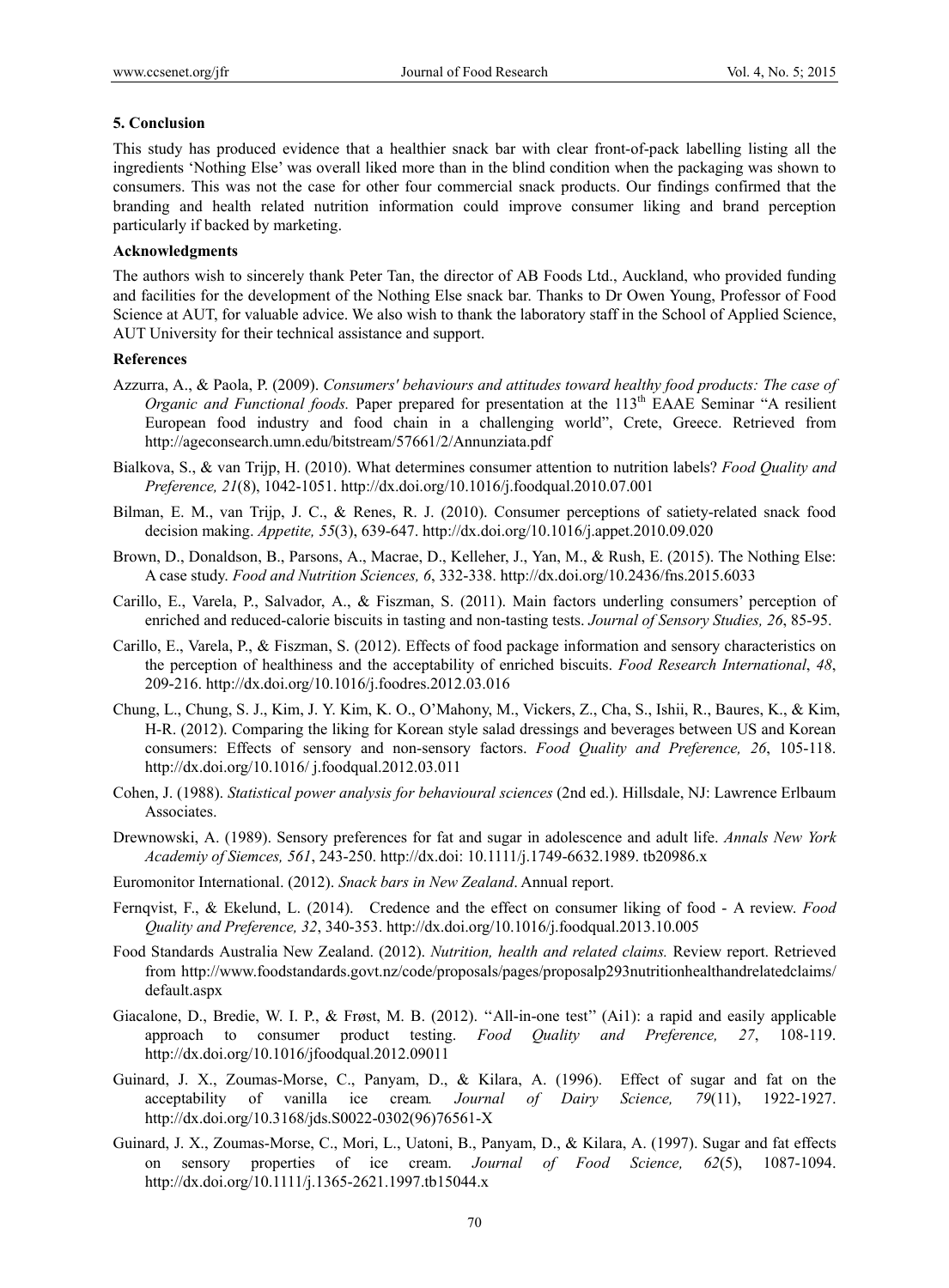Kapferer, J. N. (2004). *The new strategic brand management* (3rd ed.). London: Kogan Page.

- Lawless, H. T., & Heymann, H. (2010). *Sensory evaluation of food: principles and practices.* New York, NY: Springer.
- Macfie, H. J., Bratchell, N., Greenhoff, K., & Vallis, L. V. (1989). Designs to balance the effect of order of presentation and first-order carry-over effects in hall tests. *Journal of Sensory Studies, 4*, 129-148. http://dx.doi.org/10.1111/j.1745-459X.1989.tb00463.x
- Mueller, S., & Szolnoki, G. (2010). The relative influence of packaging, labelling, branding and sensory attributes on liking and purchase intent: Consumers differ in their responsiveness. *Food Quality and Preference*, 21(7), 774-783. http://dx.doi.org/10.1016/j.foodqual.2010.07.011
- Provencher, V., Polivy, J., & Herman, C. P. (2009). Perceived healthiness of food. If it's healthy, you can eat more*! Appetite,* 52, 340-344. http://dx.doi.org/10.1016/j.appet.2008.11.005
- Roininen, K., Lähteenmäki, L., & Tourila, H. (1999). Quantification of consumer attitudes to health and hedonic characteristics of food. *Appetite,* 33, 71-88.
- Savige, G., MacFarlane, A., Ball, K., Worsley, A., & Crawford, D. (2007). Snacking behaviours of adolescent and their association with skipping meals. *International Journal of Behavioural Nutrition and Physical Activity, 4*, 36-44. http://dx.doi.org/10.1186/1479-5868-4-36
- Schutz, H. G. (1999). Consumer data-sense and nonsense. *Food Quality and Preference, 10*, 245-251.
- Sensory analysis (2014). *In Wikipedia, the free encyclopedia.* Retrieved January, 12, 2014, http://en.wikipedia.org/wiki/Sensory\_analysis
- Siró, I., kápolna, E., Kápolna, B., & Lugasi, A. (2008). Functional food. Product development, marketing and consumer acceptance - A review. *Appetite, 51*(3), 456-467. http://dx.doi: 10.1016/j.appet.2008.05.060
- Steenhuis, I. H., Kroeze, W., Vyth, E. L., Valk, S., Verbauwen, R., & Seidell, J. C. (2010). The effects of using a nutrition logo on consumption and product evaluation of a sweet pastry. *Appetite, 55*(3), 707-709. http://dx.doi.org/10.1016/j.appet.2010.07.013
- Stein, L. J., Nagai, H., Nakagawab, M., & Beauchamp, G. K. (2003). Effects of repeated exposure and health-related information on hedonic evaluation and acceptance of a bitter beverage. *Appetite, 40*, 119-129. http://dx.doi.org/10.1016/S0195-6663(02)00173-3
- van Herpen, E., & Trijp, H. C. (2011). Front-of-pack nutrition labels. Their effect on attention and choices when consumers have varying goals and time constraints. *Appetite, 57*(1), 148-160. http://dx.doi.org/10.1016/j.appet.2011.04.011
- Villegas, B., Carbonell, I., & Costell, E. (2008). Effects of product information and consumer attitudes on responses to milk and soybean vanilla beverage. *Journal of the Science of Food and Agriculture, 88*, 2426-2434. http://dx.doi.org/10.1002/jsfa.3347

## **Appendix**

| Food          | Energy | Protein | Fat total | Saturated | <b>CHO</b> | Sugar | Fibre |
|---------------|--------|---------|-----------|-----------|------------|-------|-------|
|               | (kJ)   | (g)     | (g)       | fat $(g)$ | (g)        | (g)   | (g)   |
| Nothing Else* | 1544   | 11.6    | 17.1      | 2.1       | 44.9       | 20.3  | 8.2   |
| Brand 1       | 2160   | 14.2    | 31.6      | 6.7       | 40.2       | 23.8  | 5.5   |
| Brand 2       | 1880   | 10.3    | 21.3      | 9.0       | 55.7       | 24.4  | 5.0   |
| Brand 3       | 1610   | 6.5     | 14.1      | 7.4       | 60.1       | 35.8  | 4.8   |
| Brand 4       | 1430   | 8.9     | 1.3       | 0.3       | 68         | 21.4  | 9.0   |

Table A-1. Nutritional information panel of the test products per 100g

\* Derived from food composition tables using FoodWorks version 7 (Xyris Pty Ltd., Australia).

71